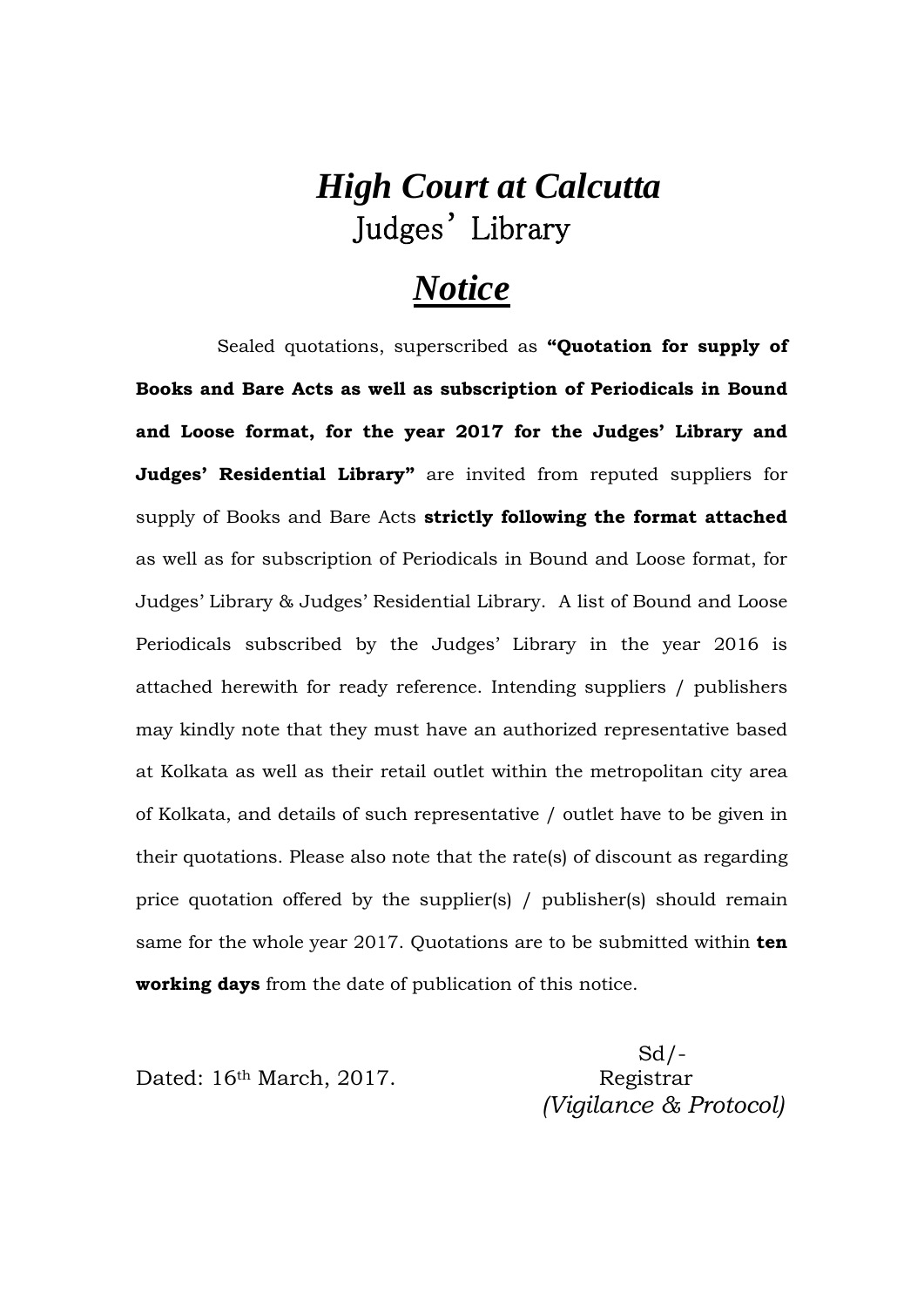## *Annexure 1*

## **Tabular chart for Books and Bare Acts for the year 2017**

| Sl.No          | Title                                                                                    | Rate of discount<br>offered * |
|----------------|------------------------------------------------------------------------------------------|-------------------------------|
| $\mathbf{1}$ . | <b>Indian Books:</b>                                                                     |                               |
|                | Hardbound.<br>a)                                                                         |                               |
|                | Paperback.<br>b)                                                                         |                               |
|                | Student Edition(only those specifically published as<br>c)<br>student edition)           |                               |
| 2.             | <b>Foreign Books:</b>                                                                    |                               |
|                | Hardbound.<br>a)                                                                         |                               |
|                | Paperback.<br>b)                                                                         |                               |
|                | Student Edition(only those specifically published as<br>C)<br>student edition)           |                               |
| 3.             | <b>General Books, Dictionaries, Governmental</b>                                         |                               |
|                | <b>Service related Books (Non Legal Titles)</b><br>Hardbound.<br>a)                      |                               |
|                | Paperback.<br>b)                                                                         |                               |
|                | Student Edition(only those specifically published as<br>$\mathbf{c}$<br>student edition) |                               |
| 4.             | Self Publication of any Publishing House                                                 |                               |
| 5.             | <b>Bare Acts</b>                                                                         |                               |

\* Discount as offered should be applicable throughout the year 2017 (January – December).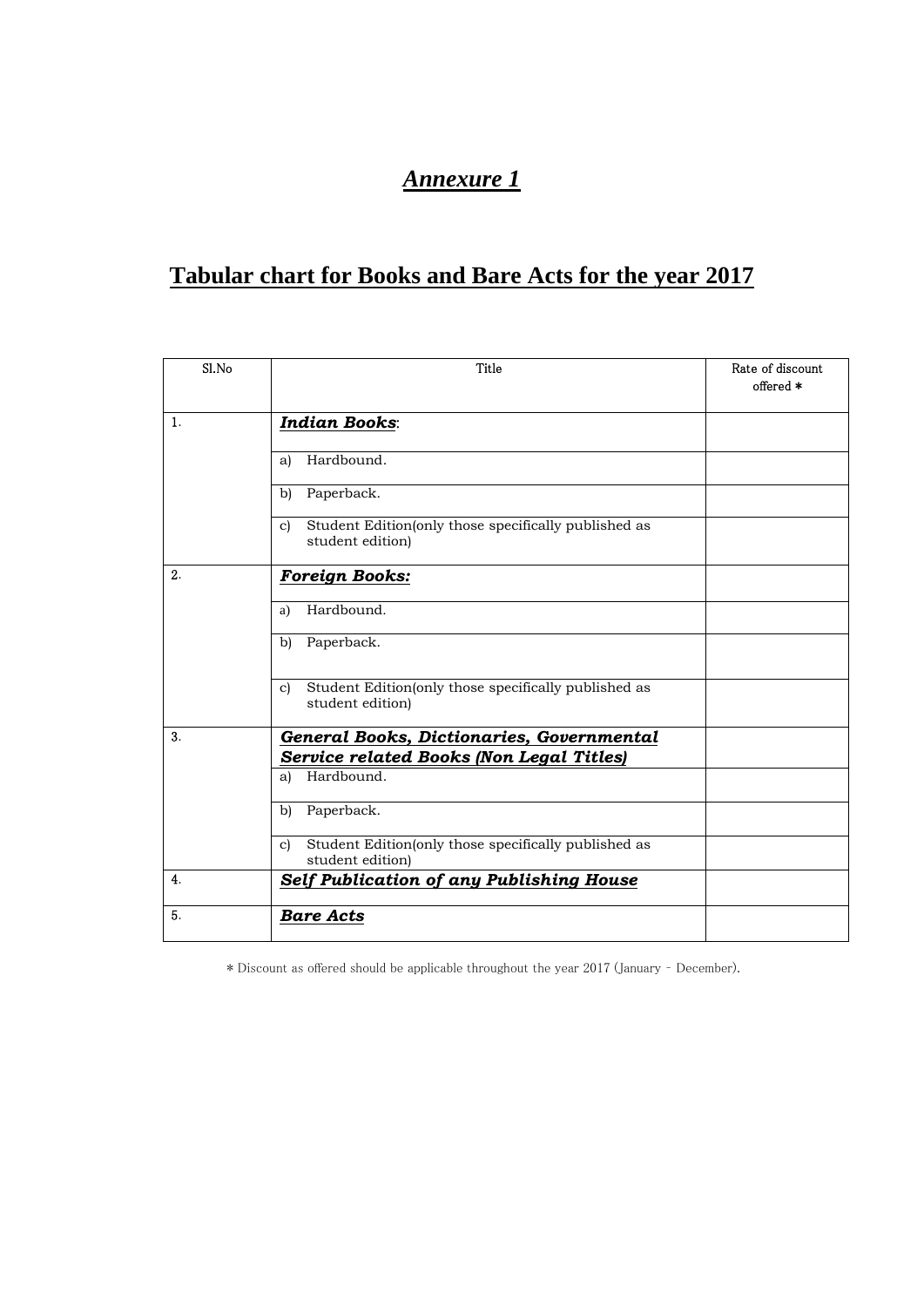| LIST OF BOUND PEORIDICALS FOR YHE YEAR 2016 |                                           |  |
|---------------------------------------------|-------------------------------------------|--|
|                                             | <b>INDIAN PUBLICATION</b>                 |  |
| SI.No.                                      | <b>Titles</b>                             |  |
| 1                                           | <b>Accidents &amp; Compensation Cases</b> |  |
| $\overline{2}$                              | All India Cases                           |  |
| 3                                           | All India Service Laws Journal            |  |
| $\overline{4}$                              | <b>Allahabad Law Reports</b>              |  |
| 5                                           | <b>Andhra Law Times</b>                   |  |
| 6                                           | <b>Arbitration Law Reporter</b>           |  |
| $\overline{7}$                              | <b>Bombay Cases Reporter</b>              |  |
| 8                                           | <b>Business Law Reports</b>               |  |
| 9                                           | Consumer Protection Judgements            |  |
| 10                                          | <b>Cuttack Law Times</b>                  |  |
| 11                                          | Divorce & Matrimonial Cases               |  |
| 12                                          | <b>Excise Law Times</b>                   |  |
| 13                                          | Gauhati Law Reports                       |  |
| 14                                          | Gujarat Law Reporter                      |  |
| 15                                          | Jabalpur Law Journal                      |  |
| 16                                          | Jharkhand Cases Reporter                  |  |
| 17                                          | Judgements Today                          |  |
| 18                                          | <b>Kerala Law Times</b>                   |  |
| 19                                          | Maharashtra Law Journal                   |  |
| 20                                          | Patna Law Journal                         |  |
| 21                                          | Punjab Law Reporter                       |  |
| 22                                          | Service Law Reporter                      |  |
| 23                                          | <b>Supreme Court Cases</b>                |  |
| 24                                          | Supreme Laws Today                        |  |
| 25                                          | <b>Transport &amp; Accidents Cases</b>    |  |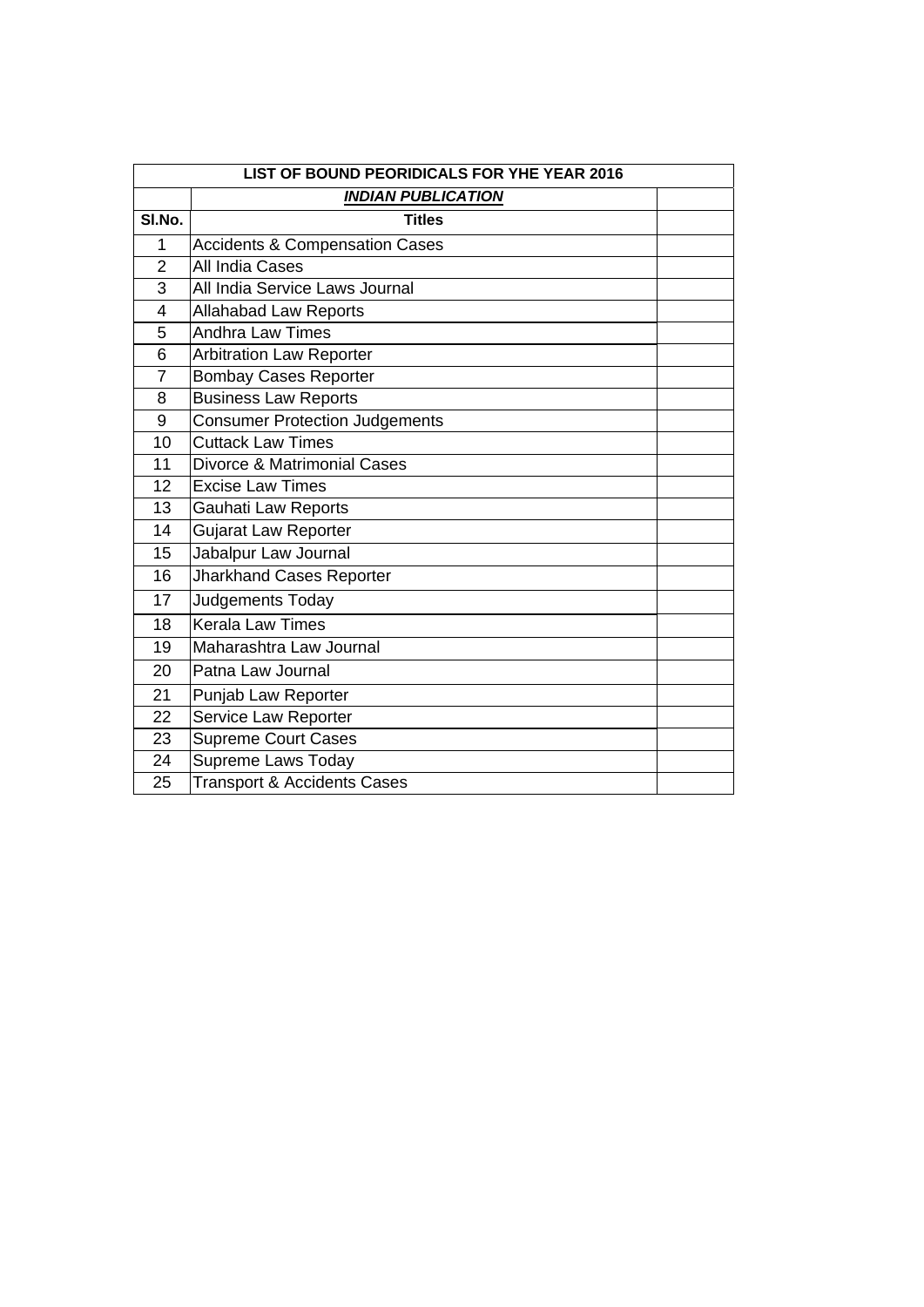| LIST OF BOUND PEORIDICALS FOR YHE YEAR 2016 |                                              |  |
|---------------------------------------------|----------------------------------------------|--|
|                                             | <b>FOREIGN PUBLICATION</b>                   |  |
| SI.No.                                      | <b>Titles</b>                                |  |
| 1                                           | All England Law Reports                      |  |
| 2                                           | All England Law Reports (Commercial Cases)   |  |
| 3                                           | <b>Butterworth's Company Law Cases</b>       |  |
| 4                                           | <b>Butterworth's Human Right Cases</b>       |  |
| 5                                           | <b>Butterworth's Medico-Legal Reports</b>    |  |
| 6                                           | Cambridge Law Journal                        |  |
| $\overline{7}$                              | <b>Commonwealth Law Reports</b>              |  |
| 8                                           | <b>Harvard Law Review</b>                    |  |
| 9                                           | <b>International Arbitration Law Review</b>  |  |
| 10                                          | <b>Law Quarterly Review</b>                  |  |
| 11                                          | Law Reports                                  |  |
| 12 <sup>2</sup>                             | Law Reports of the Commonwealth              |  |
| 13                                          | Lloyds Law Reports                           |  |
| 14                                          | Reports of Patent, Design & Trade Mark Cases |  |
| 15                                          | <b>US Supreme Court Reports</b>              |  |
| 16                                          | <b>Yale Law Journal</b>                      |  |

|                | LIST OF LOOSE PEORIDICALS FOR YHE YEAR 2016 |  |
|----------------|---------------------------------------------|--|
|                | <b>INDIAN PUBLICATION</b>                   |  |
| SI.No.         | <b>Titles</b>                               |  |
| 1              | <b>Accident Claims Journal</b>              |  |
| $\overline{2}$ | <b>Acts of Parliament</b>                   |  |
| 3              | All India Criminal Law Reporter             |  |
| 4              | Banker's Journal                            |  |
| 5              | <b>Banking Cases</b>                        |  |
| 6              | <b>Calcutta Criminal Law Reporter</b>       |  |
| $\overline{7}$ | <b>Calcutta High Court Notes</b>            |  |
| 8              | Calcutta Law Journal                        |  |
| 9              | <b>Calcutta Law Times</b>                   |  |
| 10             | <b>Calcutta Weekly Notes</b>                |  |
| 11             | <b>Central and West Bengal Statutes</b>     |  |
| 12             | <b>Company Cases</b>                        |  |
| 13             | Company Law Journal                         |  |
| 14             | <b>Competition Law Reports</b>              |  |
| 15             | <b>Consumer Protection Reporter</b>         |  |
| 16             | Crimes                                      |  |
| 17             | <b>Current Central Legislation</b>          |  |
| 18             | <b>Current Civil Cases</b>                  |  |
| 19             | <b>Education &amp; Service Cases</b>        |  |
| 20             | <b>Energy Law Reports</b>                   |  |
| 21             | Goods & Service Tax Cases                   |  |
| 22             | Goods & Service Tax Reports                 |  |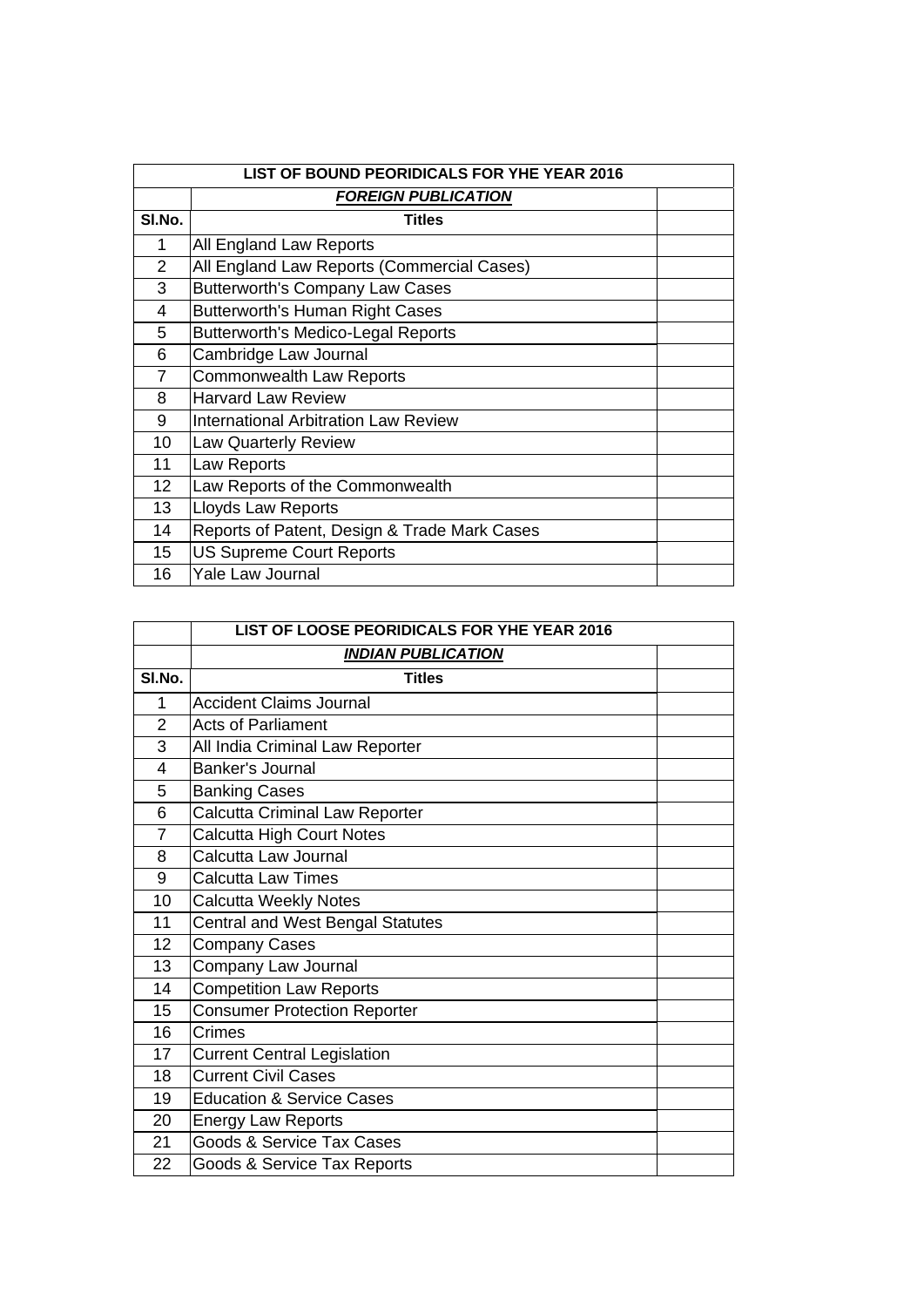| Income Tax Reports                      |  |
|-----------------------------------------|--|
| <b>Indian Civil Cases</b>               |  |
| Indian Factories and Labour Reports     |  |
| Indian Human Rights Law Review          |  |
| Indian Law Reports - Calcutta Series    |  |
| Judgements Today                        |  |
| Labour Law Journal                      |  |
| Madras Law Journal                      |  |
| Manupatra Intellectual Property Reports |  |
| National Law School of India Review     |  |
| <b>NUJS Law Review</b>                  |  |
| <b>Patent and Trade Mark Cases</b>      |  |
| <b>Rent Control Reporter</b>            |  |
| <b>Right to Information Reporter</b>    |  |
| Scale                                   |  |
| <b>SEBI &amp; Corporate Laws</b>        |  |
| <b>Supreme Court Cases</b>              |  |
| Supreme Court Cases (Civil)             |  |
| Supreme Court Cases (Criminal)          |  |
| Supreme Court Cases (Labour & Services) |  |
| Supreme Court Journal                   |  |
| Taxmann                                 |  |
| VAT and Service Tax Cases               |  |
| West Bengal Acts and Notification       |  |
| West Bengal Law Reporter                |  |
|                                         |  |

| LIST OF LOOSE PEORIDICALS FOR YHE YEAR 2016 |                                                                                    |  |
|---------------------------------------------|------------------------------------------------------------------------------------|--|
|                                             | <b>FOREIGN PUBLICATION</b>                                                         |  |
| SI.No.                                      | <b>Titles</b>                                                                      |  |
|                                             | All England Law Reports                                                            |  |
| 2                                           | International & Comparative Law Quarterly                                          |  |
| 3                                           | Law Reports - a) Appeal Cases<br>b) Queen's Bench<br>c) Chancery & Family Division |  |
| 4                                           | Tax Cases                                                                          |  |
| 5                                           | <b>Weekly Law Reports</b>                                                          |  |